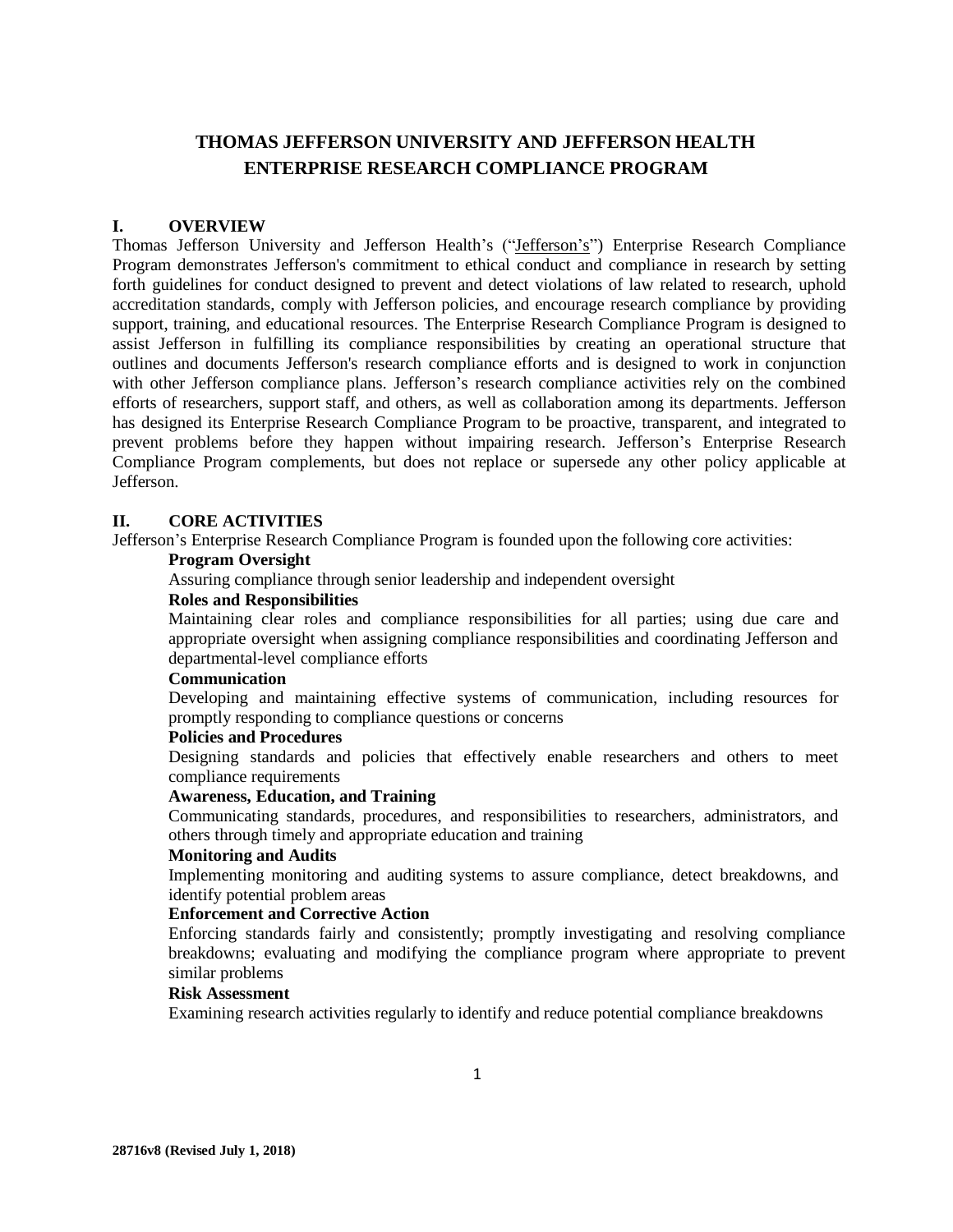### **III. RESEARCH COMPLIANCE PROGRAM DESCRIPTION**

### 3.1 Program Oversight; Roles and Responsibilities; Communication

3.1-1 Enterprise Research Compliance Officer. Jefferson has created an Enterprise Research Compliance Officer position and has appointed an individual to serve in that capacity. Jefferson shall formally maintain the appointment of such individual to serve as the Enterprise Research Compliance Officer. At a minimum, the Enterprise Research Compliance Officer shall be continuously charged with the responsibility to work with the Enterprise Research Compliance Committee in the development and implementation of policies, procedures, and practices designed to ensure compliance with legal requirements. The Enterprise Research Compliance Officer shall make regular reports regarding research compliance matters directly to the designated Jefferson Senior Official, and shall be authorized to report to the designated committee of the Jefferson Board and the Jefferson Board of Trustees, at any time. The Enterprise Research Compliance Officer shall be responsible for monitoring the day-to-day activities engaged in by Jefferson to further its research compliance objectives as well as any reporting obligations created under this Section.

3.1-2 Enterprise Research Compliance Committee. Jefferson has created and shall maintain an Enterprise Research Compliance Committee, which shall be responsible for, at a minimum, supporting the Enterprise Research Compliance Officer in fulfilling his/her responsibilities. The Enterprise Research Compliance Committee shall include members from Jefferson's research community, Jefferson's research offices and other Jefferson offices that impact the research community as more fully described in Section 3.1-3 below. The Enterprise Research Compliance Officer shall chair the Enterprise Research Compliance Committee.

3.1-3 Roles and Responsibilities. The Enterprise Research Compliance Committee shall expect the members of Jefferson's research community ("Covered Individuals") and Jefferson's research offices, other Jefferson offices, departments and committees that impact the research community, and other offices that serve as advisors to the Enterprise Research Compliance Program to be responsible for the Enterprise Research Compliance Program activities specific to the area of responsibilities within each of their respective offices.

The following are Jefferson's *Research Offices*:

- Office of Human Research (OHR) including its Institutional Review Boards (IRB);
- Office of Research Administration (ORA);
- Jefferson Clinical Research Institute (JCRI),
- Research Administration Center of Excellence (RACE);
- Office of Animal Resources (OAR);
- Institutional Animal Care and Use Committee (IACUC);
- Office of Research Conduct and Compliance (ORCC); and
- Liaisons within Research Offices to include, but not be limited to liaisons from Abington – Jefferson Health campus, Jefferson Health – Northeast campus, East Falls campus and Jefferson Health New Jersey campus:

(collectively, the "Research Offices")

The following are Jefferson *offices, departments and committees impacting the research community*:

- Innovation Management (IM);
- Department of Environmental Health and Safety;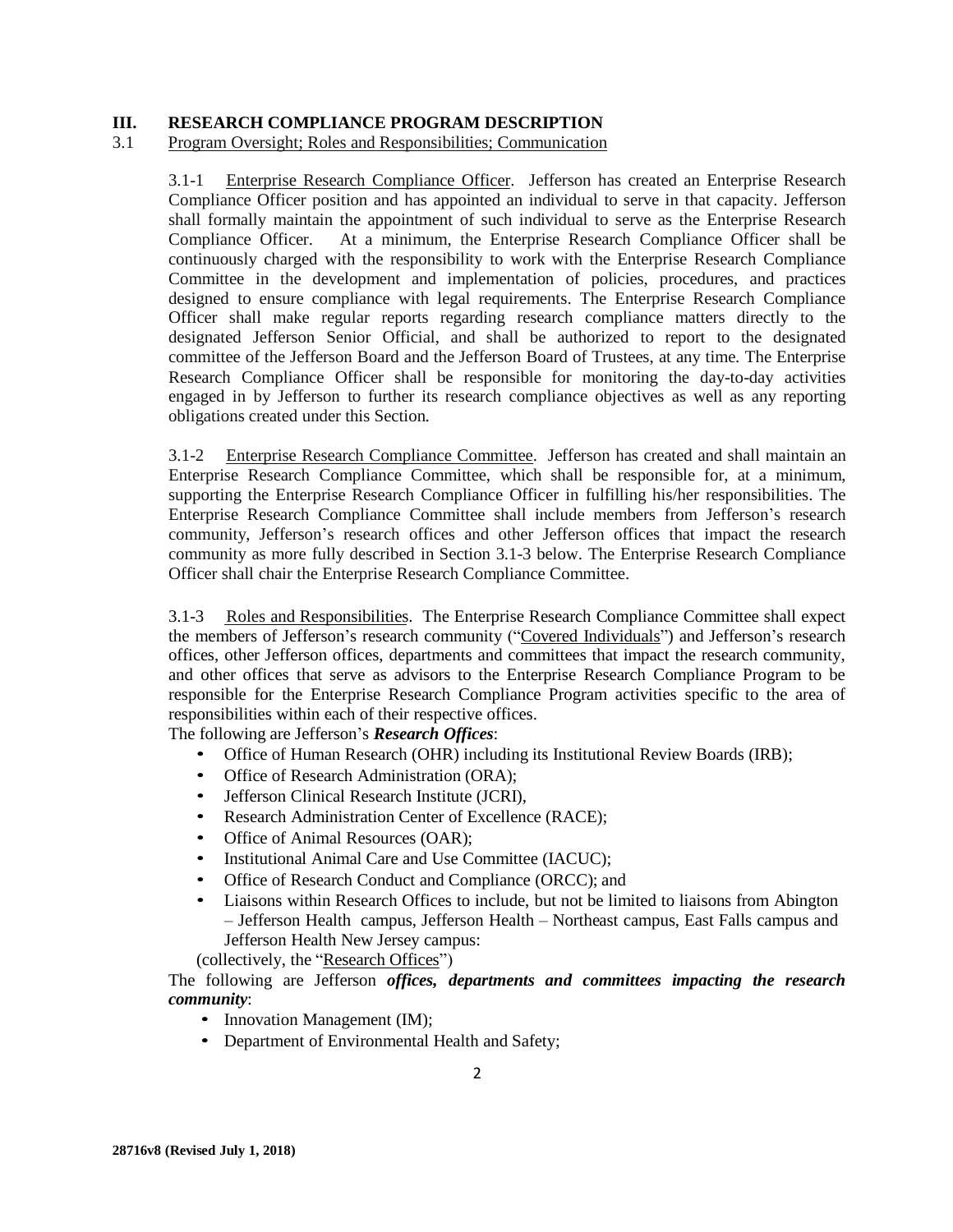- Institutional Biosafety Committee;
- Sponsored Programs Accounting Office (SPAO);
- Conflicts of Interest (COI) Committee;
- Office of International Affairs (OIA);
- Office of Corporate Compliance;
- HIPAA Privacy Office;
- HIPAA Security Office; and
- Clinical Trial Billing Committee.
- (collectively, "Impacting Research Offices")

The following are other Jefferson offices that serve as *advisors* to the Enterprise Research Compliance Committee and Research Offices to include:

- Office of Legal Affairs (OLA),
- Internal Audit,
- Human Resources, and
- Enterprise Risk.

(collectively, "Research Advisors")

3.1-4 Communication. Jefferson, through its Enterprise Research Compliance Officer, Enterprise Research Compliance Committee and Research Offices, shall maintain an effective system of communication and provide resources to respond to Covered Individuals' compliance questions or concerns.

### 3.2 Code of Conduct.

Jefferson has created and distributed a Code of Conduct with provisions applicable to research. The Code of Conduct shall continue to be distributed to all Covered Individuals. Jefferson shall maintain its Code of Conduct and make the promotion of, and adherence to, the Code of Conduct an element in evaluating the conduct of research. The Code of Conduct shall continue to maintain the following elements:

- Jefferson's commitment to full compliance with all federal statutes, regulations and policies applicable to Sponsored Agreements;
- Jefferson's requirement that all of its Covered Individuals shall be expected to comply with all ethical and legal obligations, contractual agreements, and Jefferson's policies and procedures;
- the requirement that all of Jefferson's Covered Individuals shall be expected to report to the Enterprise Research Compliance Officer or other appropriate persons at Jefferson suspected violations of any statute, regulation, policy or guideline applicable to Sponsored Agreements or of Jefferson's policies and procedures;
- the possible consequences, including disciplinary actions against individuals, to both Jefferson and to any Covered Individual of failure to comply with all statutes, regulations, policies and guidelines applicable to Sponsored Agreements and with Jefferson's policies and procedures or of failure to report such non-compliance; and
- the right of all Covered Individuals to use the Confidential Reporting Alertline described below, as well as Jefferson's commitment to confidentiality and nonretaliation with respect to disclosures.

Jefferson shall document the actions taken to distribute the Code of Conduct to all Covered Individuals. The Enterprise Research Compliance Committee will periodically review the Code of Conduct and will forward any necessary revisions to the Enterprise Chief Compliance Officer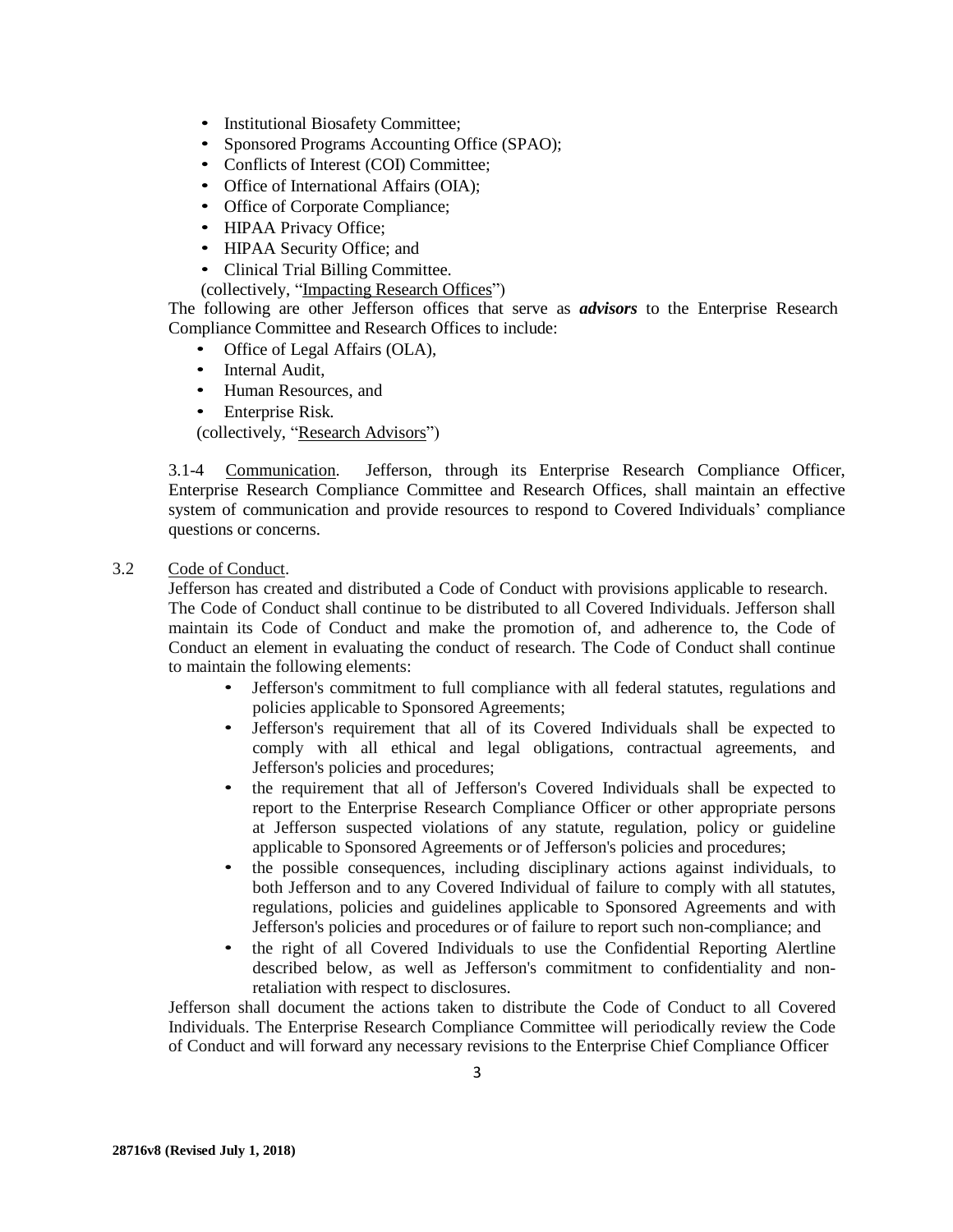for consideration. Revisions to the Code of Conduct shall be communicated to Covered Individuals, as appropriate.

### 3.3 Policies and Procedures.

Jefferson, through the appropriate Research Offices, shall develop, initiate and maintain the implementation of written policies and procedures regarding the operation of its Enterprise Research Compliance Program (the "Policies and Procedures") and its compliance with all federal statutes, regulations, and guidelines applicable to research. At a minimum, the Policies and Procedures shall specifically address the submission of accurate and appropriate claims and other reports relating to Sponsored Agreements and data retention requirements under federal law e.g., Research Misconduct, Integrated Clinical Trials Billing; Costing Guidelines for Sponsored Projects; Time and Effort Reporting; and Cost Sharing. In addition, the Policies and Procedures shall include (where appropriate) disciplinary guidelines and methods for employees to make disclosures or otherwise report on compliance issues through the Confidential Disclosure Program. The Enterprise Research Compliance Officer shall, with the responsible Research Offices, assess and update as necessary the Policies and Procedures with input from the Impacting Research Offices and Research Advisors, as appropriate.

### 3.4 Awareness, Education and Training.

3.4-1 General Training. Jefferson shall provide general compliance training to each Covered Individual at the time of orientation. This general training shall explain Jefferson's Enterprise Research Compliance Program (including the Policies and Procedures) and the Code of Conduct. New Covered Individuals shall receive the general training described above within sixty (60) days of becoming a Covered Individual. Each Covered Individual shall annually receive training or updates or other relevant information with respect to the Enterprise Research Compliance Program and Code of Conduct in a manner calculated to stress the continued importance of compliance with all aspects of research compliance.

3.4-2 Specific Training. Jefferson has developed and implemented a number of programs to include (i) a grants management training program which covers the following topics: the requirement to submit accurate and complete applications, requests, reports and other submissions regarding Sponsored Agreements; the personal obligation of each individual involved in the Sponsored Agreements process to ensure that submissions to federal agencies are accurate and complete and all material information is provided to the federal agencies; applicable statutes, regulations, and guidelines; the legal sanctions and possible Jefferson actions for improper acts or omissions pertaining to Sponsored Agreements; and examples of proper and improper practices, and (ii) required modules from the CITI course that cover biomedical research responsible conduct of research, which will be required to be completed every four (4) years. Additionally, Jefferson may provide specific training to Covered Individuals with respect to other research-related areas such as human subjects protections, clinical trials, and research integrity. Jefferson represents that all of its training programs are presented by persons knowledgeable about the subject area.

3.4-3 Verification. Jefferson shall maintain documents that reflect attendance/participation at both general and specific training sessions. Jefferson may choose the format of these documents.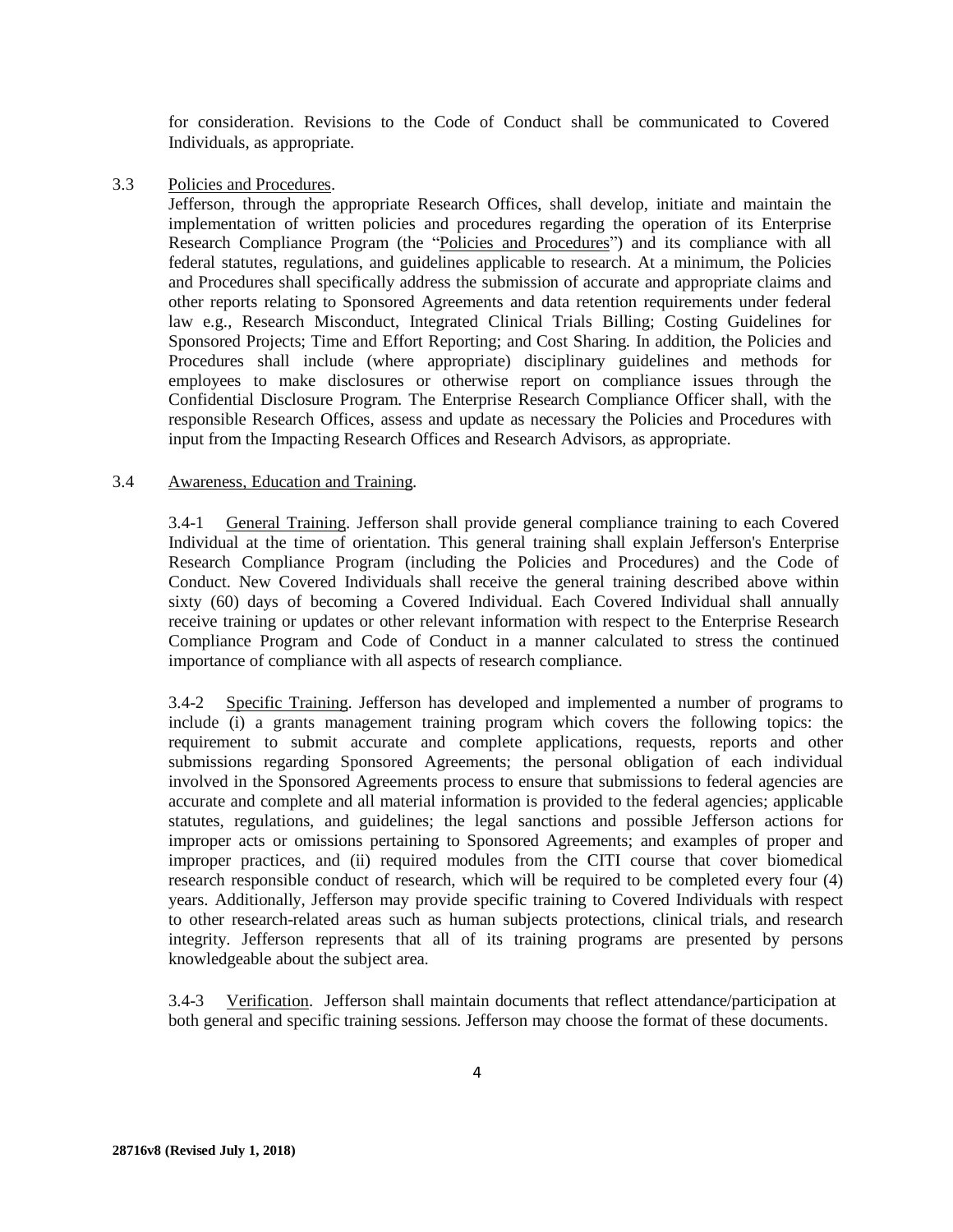### 3.5 Risk Assessment.

The Enterprise Research Compliance Officer and the Enterprise Research Compliance Committee in consultation with Jefferson's Enterprise Risk shall conduct annual risk assessments to evaluate and prioritize the risks facing Jefferson's research community, including the more heavily regulated areas of research. Each risk assessment shall measure the magnitude of applicable events of noncompliance in light of the likelihood of occurrence for each such event under existing Jefferson Policies and Procedures.

The Enterprise Research Compliance Officer shall communicate the research risk assessments with Jefferson's Offices of Internal Audit, Enterprise Risk, and Corporate Compliance (collectively known as the "ARC Team") and shall provide input in the ARC Team risk assessment process in developing the annual ARC Work Plan, described below.

It is the responsibility of each of the Research Offices' to continually assess research-related risks and establish procedures and controls to minimize the risk of non-compliance in their Research Office. The Research Offices shall be responsible to address the results of the risk assessments. The Enterprise Research Compliance Officer and the Enterprise Research Compliance Committee shall oversee the development and implementation of appropriate corrective action plans to address significant risks identified by the Research Offices and/or the members of the ARC Team.

### 3.6 Monitoring and Auditing.

3.6-1 Monitoring Program. Each of the Research Offices identified in 3.1-3 will establish effective internal control procedures that include review and monitoring procedures for all compliance requirements that impact the Research Offices or functions.

3.6-2 Auditing Program. In addition to the single audit requirements contained in the Uniform Administrative Requirements, Cost Principles, and Audit Requirements for Federal Awards from the OMB (2 C.F.R. Section 200) (the "Uniform Guidance"), Jefferson is also required to undergo external audits of certain State and City of Philadelphia projects.

The Internal Audit Program at Jefferson begins with an annual audit risk assessment of its research-related activities and supporting operations. This audit risk assessment, conducted jointly by the ARC Team will be the basis of establishing an annual ARC Team Work Plan ("ARC Work Plan").

In implementing the annual ARC Work Plan, Jefferson may use Jefferson's Office of Interna1 Audit, or employ the services of an independent service provider. Such Internal Audit projects shall review Jefferson's compliance with applicable federal laws and regulations regarding the use and expenditure of Sponsored Agreements, including the uniform administrative requirements contained in the Uniform Guidance.

If Research Offices monitoring programs or Internal Audit projects conducted at Jefferson reveal situations that might constitute or indicate non-compliance with governmental requirements for Sponsored Agreements or other research activities, the results of such reviews shall be provided to the Enterprise Research Compliance Officer and the Enterprise Research Compliance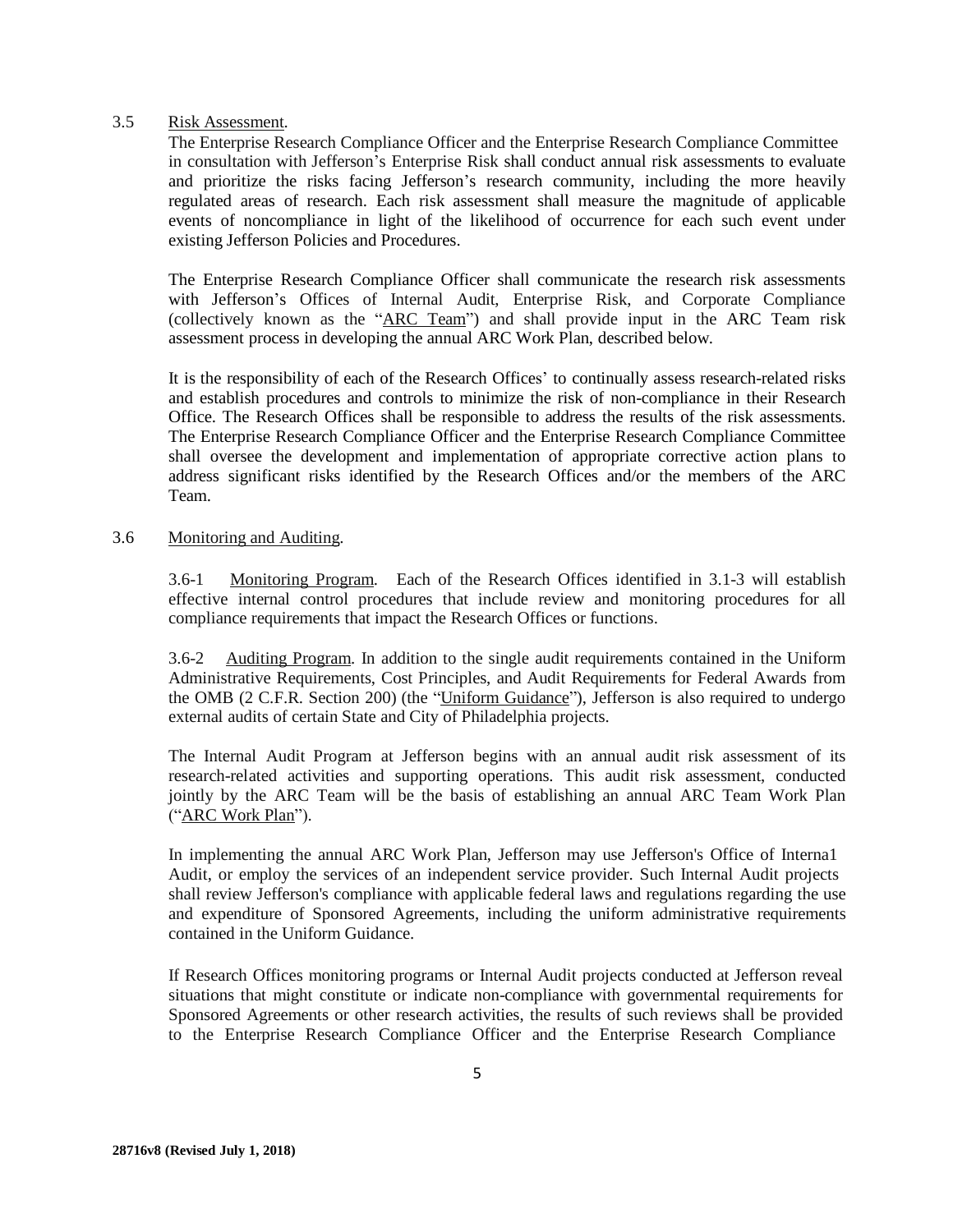Committee, who may report further, as appropriate, to the designated Jefferson Senior Official, Enterprise Chief Compliance Officer and/or the appropriate Board or Committee. Such reviews may include financial, ethical or academic issues, such as scientific misconduct or conflict of interest issues.

3.6-3 Ineligible Persons. For the purposes of this Program, an "Ineligible Person" shall be any individual or entity, who is or may be involved in Sponsored Agreements at Jefferson, who: (i) is currently excluded, suspended, debarred or otherwise ineligible to participate in any federal program; or (ii) has been convicted of a criminal offense related to a federal program. Jefferson shall not hire as an employee or engage as a contractor any Ineligible Person. To prevent hiring or contracting with any Ineligible Person, Jefferson shall screen all prospective employees or contractors prior to engaging their services as Covered Individuals by (i) requiring applicants to disclose whether they are Ineligible Persons, and (ii) reviewing the General Services Administration's System for Award Management active exclusion records (https://www.sam.gov) and the HHS/OIG List of Excluded Individuals/Entities (available through the Internet at https://oig.hhs.gov/exclusions/index.asp) (these lists and reports will hereinafter be referred to as the "Exclusion Lists''). Jefferson may also employ a third party vendor to perform such screening activities at hire, as well as facilitate the periodic review of exclusion databases. Such periodic review will be performed at least on a semi-annual basis. If Jefferson has notice that a Covered Individual has become an Ineligible Person, Jefferson, working with the Enterprise Chief Compliance Officer and Human Resources, will remove such person from responsibility for, or involvement with, Jefferson's business operations that are supported by Federal or state funds. This removal will, more than likely, result in termination from Jefferson.

### 3.7 Enforcement and Corrective Action.

3.7-1 Reporting Program. Jefferson's Confidential Reporting Program shall emphasize Jefferson's non-retribution and non-retaliation policies and shall include a reporting mechanism for anonymous or confidential communication. Jefferson has, pursuant to its Corporate Compliance Program, established the "Jefferson Alert Line", a confidential reporting line comprised of a toll-free telephone line, 833-ONE-CODE (833-663-2633) and website, [Jefferson.MyComplianceReport.com.](https://app.mycompliancereport.com/report.aspx?cid=tju) Through the Jefferson Alert Line, employees or other individuals may report actual or suspected concerns or ask questions associated with Jefferson's policies, practices or procedures, including research-related matters (e.g., Sponsored Agreements), (hereinafter "improper practices''). Jefferson shall continue to maintain the Alert Line and shall continue to publicize its existence or take other measure(s) to satisfy this requirement (e.g., posting the hotline number and website in prominent areas).

The Jefferson Alert Line is managed by a third-party company which receives each report and transmits each report to the Office of Corporate Compliance. Upon receipt of a complaint, the Enterprise Chief Compliance Officer (or designee) shall make a preliminary good faith review of the allegations and initiate an investigation or refer the report to the appropriate Jefferson department(s) (e.g., Office of Research Compliance, Human Resources, or Safety) for investigation, including all relevant information from the individual reporting the alleged improper practices. For any report that is sufficiently specific so that it reasonably: (1) permits a determination of the appropriateness of the alleged improper practice, and (2) provides an opportunity for taking corrective action, the assigned investigator shall conduct an internal review of the allegations set forth in such a report and ensure that proper follow-up is conducted.